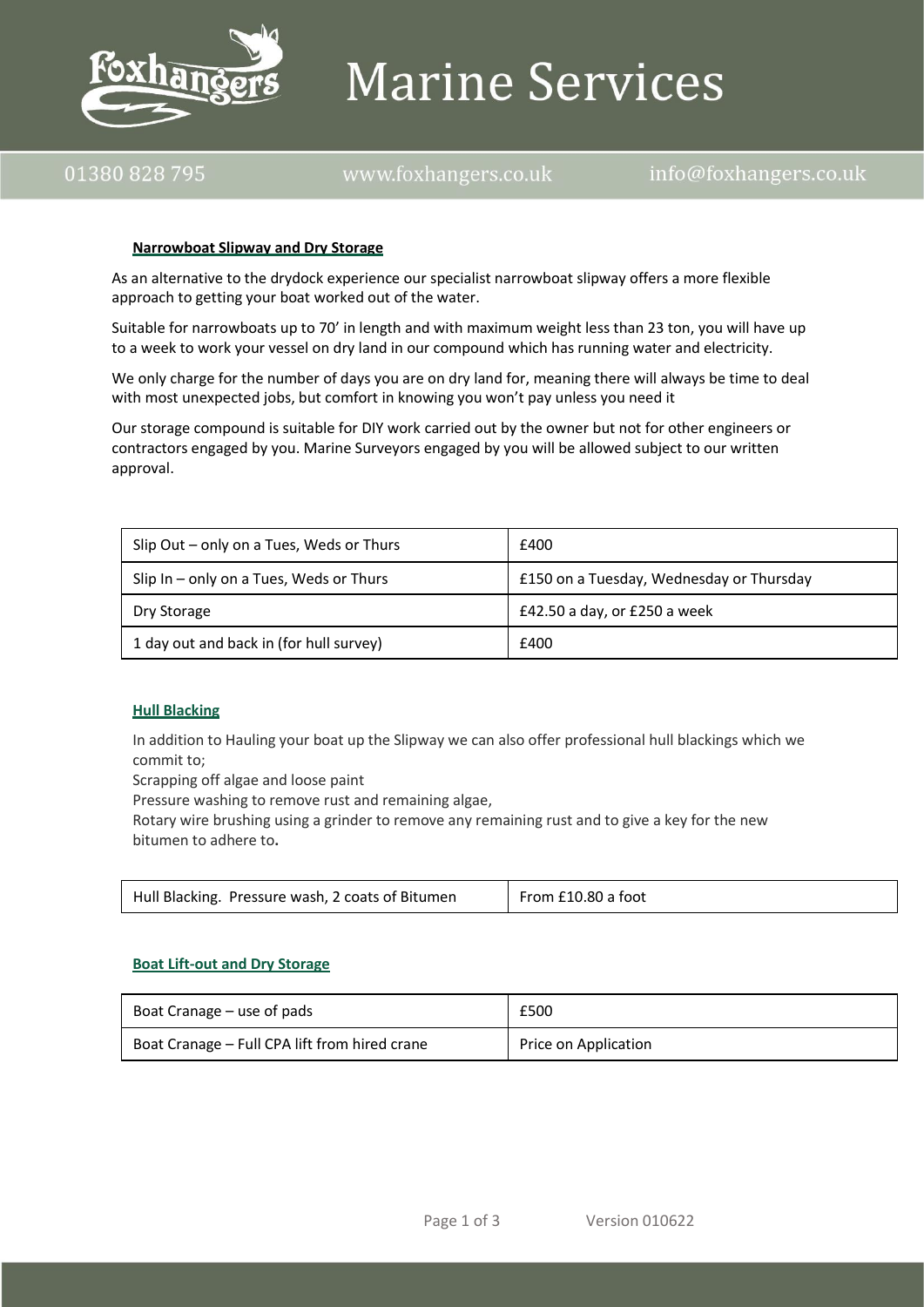

# **Marine Services**

# 01380 828 795

www.foxhangers.co.uk

info@foxhangers.co.uk

## **Mechanical Engineering & Plumbing/Heating**

| <b>Mechanical Labour Rates*</b> |                 |
|---------------------------------|-----------------|
| 1-8 hours                       | £48.50 per hour |
| 9-39 hours                      | £40.50 per hour |
| $40+$ hours                     | £35.50 per hour |

\*£5.00 additional hourly charge for works carried out away from Foxhangers

\*\*Travel charged at 50p per mile

#### **Marine Electrical Service**

#### We have a DC & AC Electrician available for fault finding, electrical installations or upgrades.

| <b>Electrical Labour Rates*</b> |                 |
|---------------------------------|-----------------|
| 1-8 hours                       | £48.50 per hour |
| 9-39 hours                      | £40.50 per hour |
| 40+ hours                       | £35.50 per hour |

\*£5.00 additional hourly charge for works carried out away from Foxhangers

\*\*Travel charged at 50p per mile

## **Boat Painting**

We have a covered paint dock ideal for above waterline narrowboat and widebeam painting. Available for self hire.

| Covered Paint Dock Hire |         |
|-------------------------|---------|
| Daily Rental*           | £70.00  |
| 7 day weekly rental*    | £350.00 |

| <b>Painting Labour Rates*</b> |                 |
|-------------------------------|-----------------|
| 1-8 hours                     | £39.00 per hour |
| 9-39 hours                    | £33.00 per hour |
| 40+ hours                     | £29.00 per hour |

\*£5.00 additional hourly charge for works carried out away from Foxhangers

\*\*Travel charged at 50p per mile